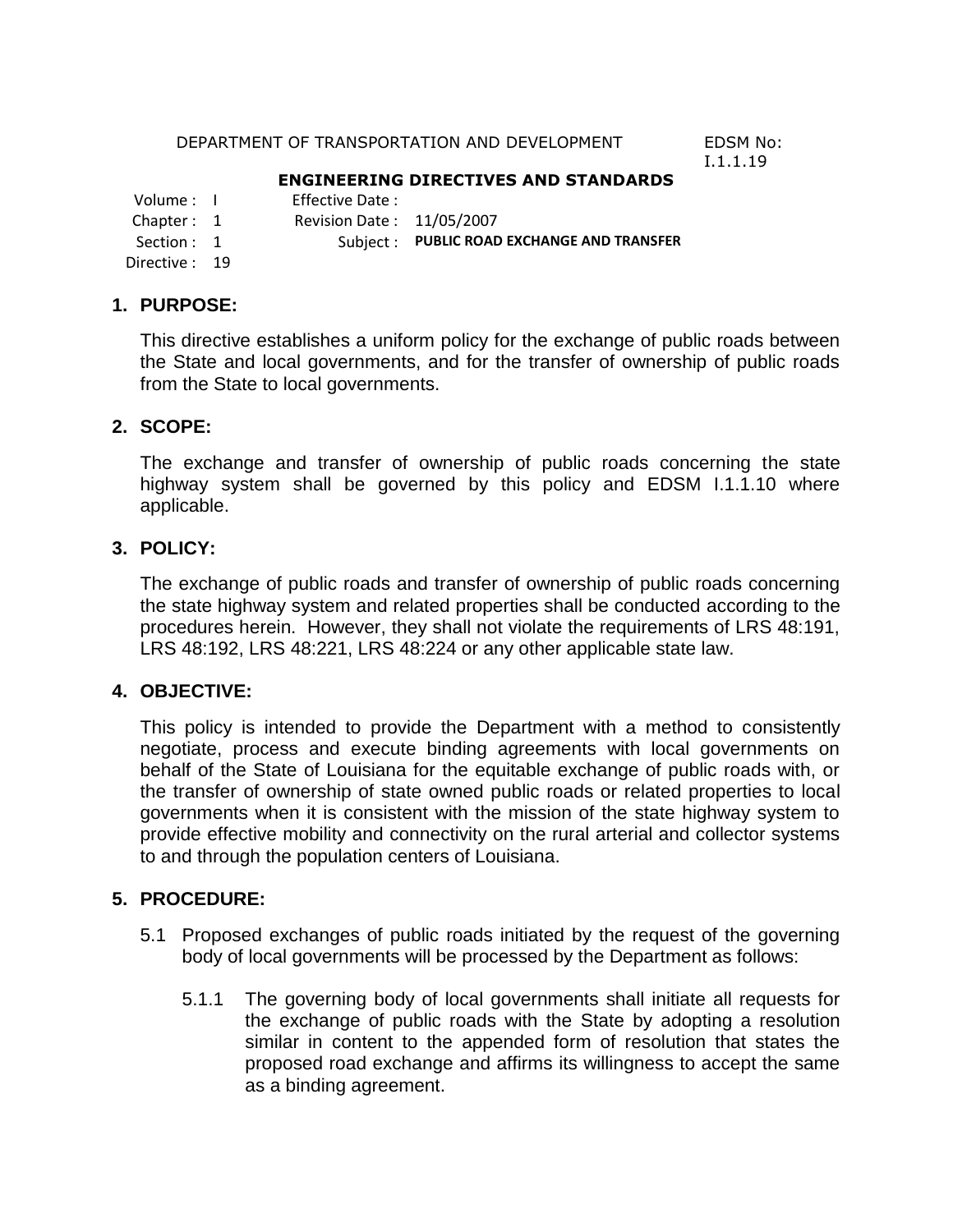5.1.2 The Office of Planning and Programming will initially review the minimum requirements for the proposed road exchange to ascertain if the contents of the resolution are acceptable, if there is equity in the obligations exchanged and if the mission of the state highway system is better served.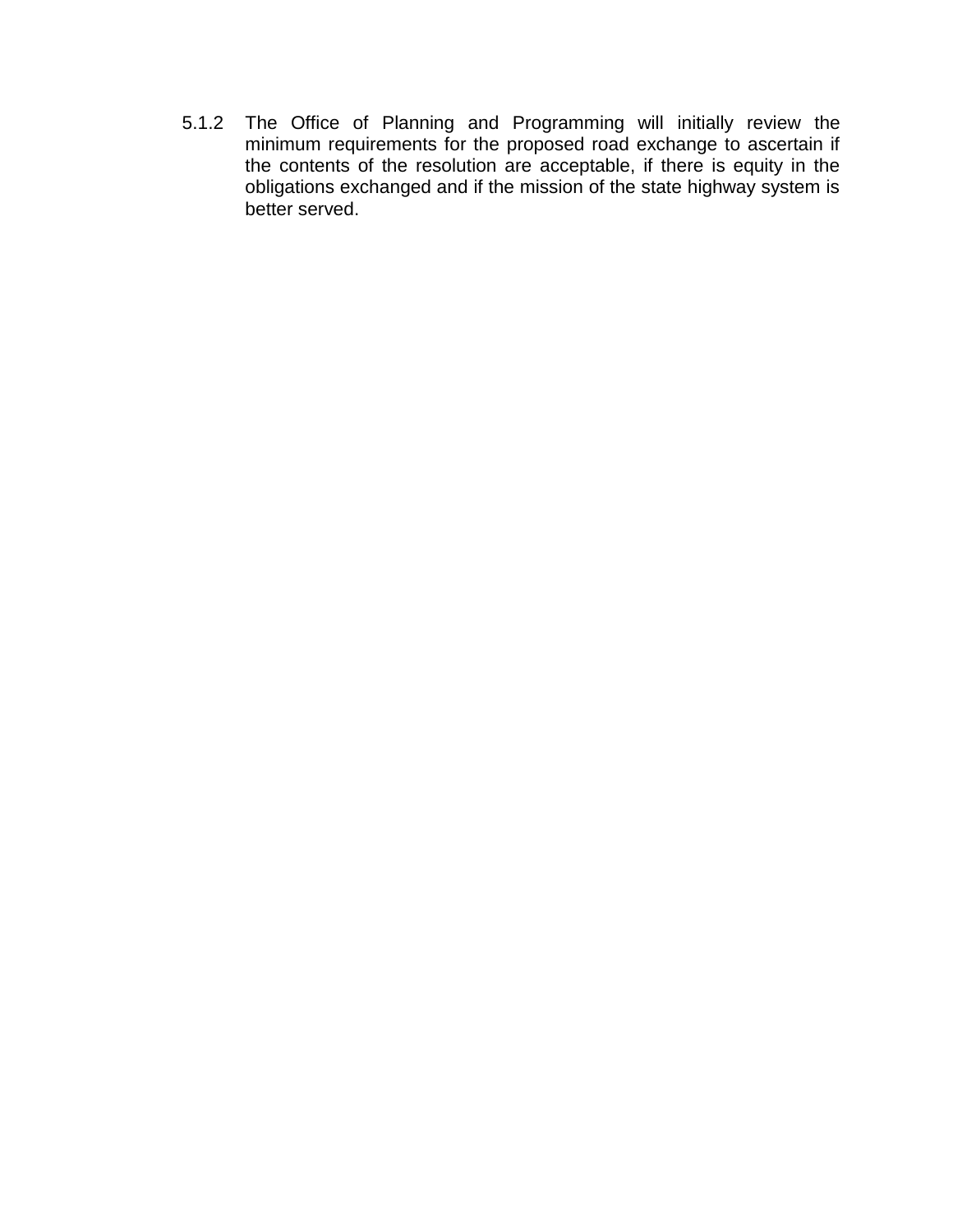- 5.1.3 If the minimum requirements are not met, the Office of Planning and Programming will provide a recommendation with concurring correspondence for the Secretary's signature to decline the proposed road exchange with stated reasons.
- 5.1.4 If the minimum requirements are met, the Office of Planning and Programming will request the district to provide the portion of the following information deemed necessary to assess or process the proposed road exchange:
	- 5.1.4.1 A complete condition inventory of all the facilities on the state and local government owned roads in the proposed road exchange and a traffic count on the same.
	- 5.1.4.2 A compilation of the Department standards that apply to each road in the proposed road exchange.
	- 5.1.4.3 An estimate of the costs to bring each road proposed to be taken into the state highway system in the proposed road exchange up to the current design standards of the Department or a reasonable condition as determined by the Department considering the design standards in effect at the time the road was originally constructed or reconstructed.
	- 5.1.4.4 Obtain the name of the contact person and address of any public and other holder of recorded right-of-way agreements or permits affected by the proposed road exchange.
	- 5.1.4.5 The recommendation of the District Administrator concerning the proposed road exchange.
- 5.1.5 The Office of Planning and Programming will assess the feasibility of the proposed road exchange based on an evaluation of the information provided by the district and contained in the Department's records. The Office of Planning and Programming will then provide its recommendation to either decline or accept the proposed road exchange to the Secretary for review with concurring correspondence for the Secretary's signature. Upon approval of the Secretary to accept a proposed road exchange, the Office of Planning and Programming will provide the Real Estate Section the documentation.
- 5.1.6 The Real Estate Section will process the road exchange and perform the portion of the following process deemed necessary to extinguish the Department's ownership and associated liabilities as appropriate.
	- 5.1.6.1 Secure concurrence for the reduction of right-of-way from the FHWA when appropriate.
	- 5.1.6.2 Provide notification to public utilities and other holders of recorded right-ofway agreements or permits affected by the exchange and to each member of the legislature in whose district the exchange is located.
	- 5.1.6.3 Prepare and execute a declaration of abandonment for the portion of rightof-way being transferred to the local government.
	- 5.1.6.4 Prepare and execute an act of transfer and exchange between the local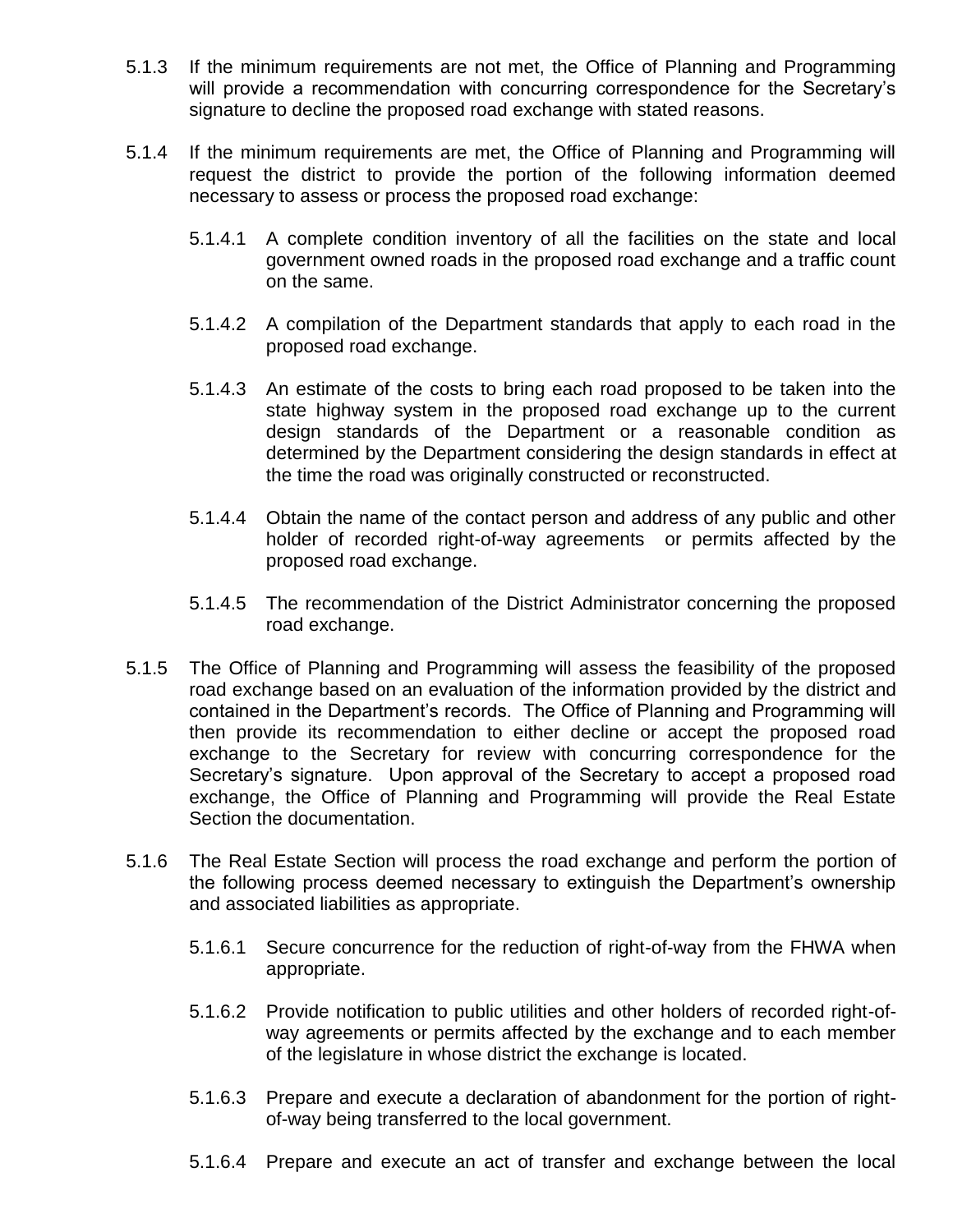government and the State for the exchange of public roads consistent with the resolution adopted by the local government.

- 5.1.6.5 File the appropriate documents with the parish clerk of court.
- 5.2 Proposed transfer of public road segments to local governments bypassed by, and/or in compensation for, state route realignments initiated by the Department will be processed by the Department as follows:
	- 5.2.1 The Road Design Section and/or other appropriate section will notify the Office of Planning and Programming of projects in preliminary design with realignments of the state highway system where a bypassed portion of state route must continue in service after construction and furnish a map to show the proposed bypassed portion of state route.
	- 5.2.2 The Office of Planning and Programming will evaluate the bypassed portion of state route that will continue in service as a public road after construction to determine if it effectively serves the mission of the state highway system and thereby determine if it is appropriate or not for it to remain on the state highway system.
	- 5.2.3 If the Office of Planning and Programming concludes that it is appropriate to transfer to the local government ownership of the bypassed portion of a state route that will remain after construction or of an alternate portion of state route(s) in the jurisdiction of the local government, it will provide a resolution similar to the appended form of resolution that describes the proposed transfer, and notify the district to proceed as follows: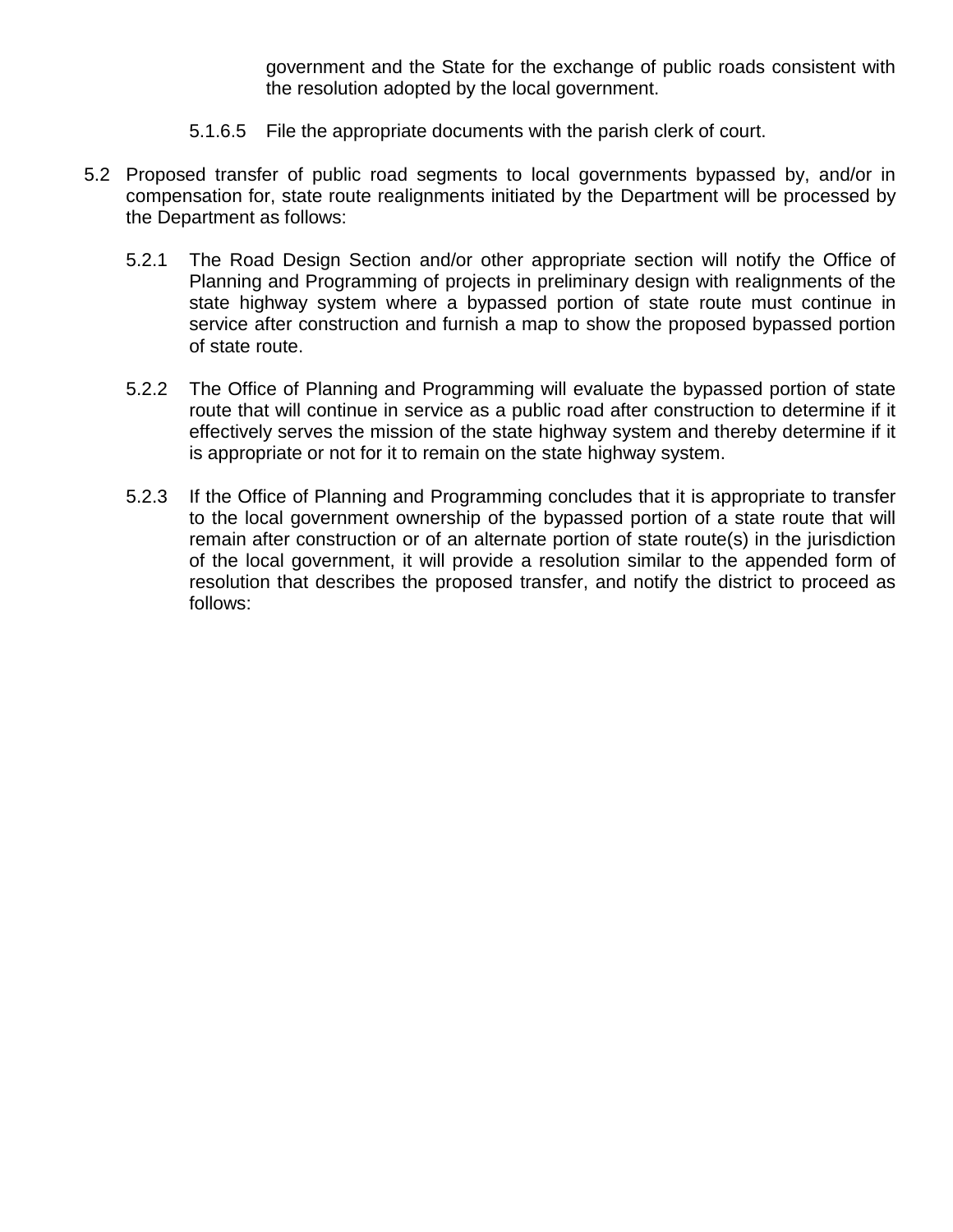- 5.2.3.1 Determine the receptivity of the local government to accept the proposed transfer of ownership of the bypassed portion of state route and any conditions that will make the transfer acceptable.
- 5.2.3.2 Provide an estimate of the quantities and costs to bring the bypassed portion of state route up to conditions acceptable to the local government for the transfer of ownership.
- 5.2.3.3 Provide a recommendation by the District Administrator concerning the feasibility of the transfer of ownership of the bypassed portion of state route or of the transfer of ownership of alternate state routes in the jurisdiction of the local government.
- 5.2.3.4 The district will attempt to expedite a resolution adopted by the governing body of the local government the same as or similar to that composed and provided by the Office of Planning and Programming.
- 5.2.4 The Office of Planning and Programming will review the contents of the resolution adopted by the governing body of the local government agreeing to accept the transfer of ownership for acceptability and provide its recommendation to the Secretary with concurring correspondence for the Secretary's signature to either decline or accept the resolution. Upon the acceptance by the Secretary of a resolution being acknowledged by registered mail, the Office of Planning and Programming will provide the Road Design Section and/or other appropriate section with a copy of the resolution for the incorporation of its conditions into the project plans and specifications as appropriate.
- 5.2.5 When the conditions of the agreement noted in the project plans are believed to be met during construction, the district will obtain the concurrence of the local government and notify the Real Estate Section to process the public road transfer.
- 5.2.6 The Real Estate Section, upon notification that the conditions of the agreement are met, will process the public road transfer and perform the portion of the following processes deemed necessary to extinguish the Department's ownership and associated liabilities:
	- 5.2.6.1 Secure concurrence for the reduction of right-of-way from the FHWA when appropriate.
	- 5.2.6.2 Provide notification to public utilities and other holders of recorded right-ofway agreements or permits affected by the transfer and to each member of the legislature in whose district the transfer is located.
	- 5.2.6.3 Prepare and execute an act of transfer and acceptance for the portion of right-of-way being transferred to the local government.
	- 5.2.6.4 Prepare and execute an act of transfer and acceptance between the State and the local government for the transfer of ownership of the bypassed portion state routes from the State to the local government consistent with the resolution adopted by the local government.
	- 5.2.6.5 File the appropriate documents with the parish clerk of court.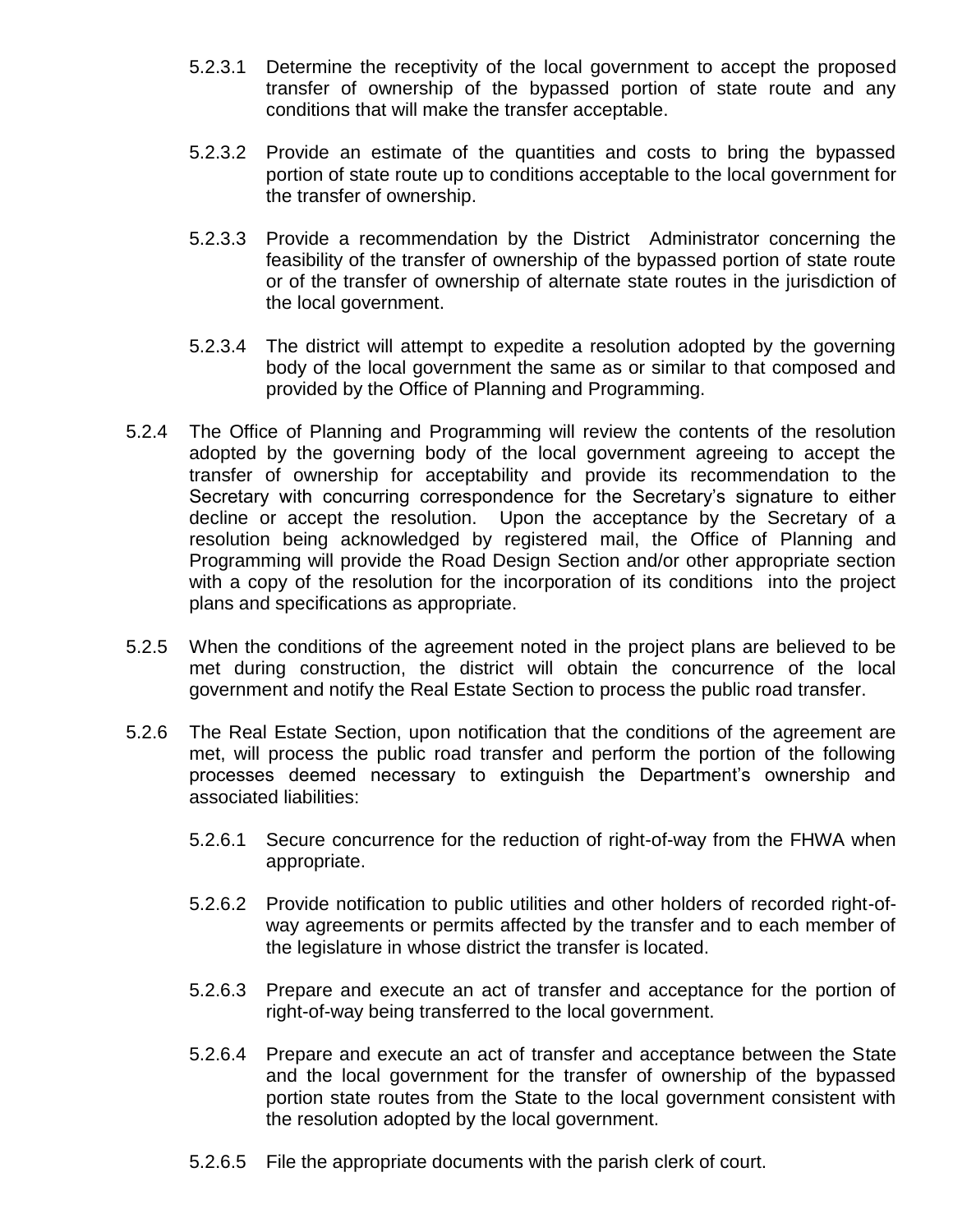- 5.2.7 If the Department fails to obtain an acceptable, adopted resolution for the transfer of ownership by the governing body of the local government, it may exercise the prerogative to delay the development of the project indefinitely and/or consider with prejudice future proposed road exchanges to accommodate the local government until an acceptable, adopted resolution is obtained.
- 5.3 Proposed transfer of public roads in compensation for new state routes on new alignments initiated by the Department will be processed by the Department as follows:
	- 5.3.1 The Department will seek compensation for public roads to be added to the state highway system or new state routes to be constructed that are authorized by the legislature without provision to be added to the length to the state highway system by negotiating with the governing body of the local government in whose jurisdiction the new state route is located to accept an equitable length of state route segments in their jurisdictions that do not serve the mission of the state highway system.
	- 5.3.2 The Road Design Section and/or other appropriate section will notify the Office of Planning and Programming of projects in preliminary design that incorporate new state route segments on the state highway system and furnish a map to show the proposed new state routes.
	- 5.3.3 The Office of Planning and Programming, if required, will reevaluate the state routes on the public road system including the proposed new state route segments for consistency with the mission of the state highway system.
	- 5.3.4 The Office of Planning and Programming will, if it is appropriate to transfer to the local government the ownership of state route segments that do not serve the mission of the state highway system, compose a resolution similar to the appended form of resolution that describes the proposed state route transfer and its conditions and affirms the willingness to accept the same as a binding agreement, and notify and support the district to proceed as follows:
		- 5.3.4.1 Determine the receptivity of the local government to accept an equitable length of the specified state route segments in its jurisdiction that are not consistent with the mission of the state highway system and any conditions that will make the transfer acceptable.
		- 5.3.4.2 Provide an estimate of the quantities and costs to bring the specified state routes up to conditions acceptable to the local government for the transfer of ownership.
		- 5.3.4.3 Provide a recommendation by the District Administrator concerning the feasibility of the transfer of ownership of the subject state routes or of the transfer of ownership of alternate state routes in the jurisdiction of the local government.
		- 5.3.4.4 The District Administrator, if appropriate, will attempt to expedite a resolution adopted by the governing body of the local government.
	- 5.3.5 The Office of Planning and Programming will review the contents of the resolution for the public road transfer for acceptability and provide its recommendation to the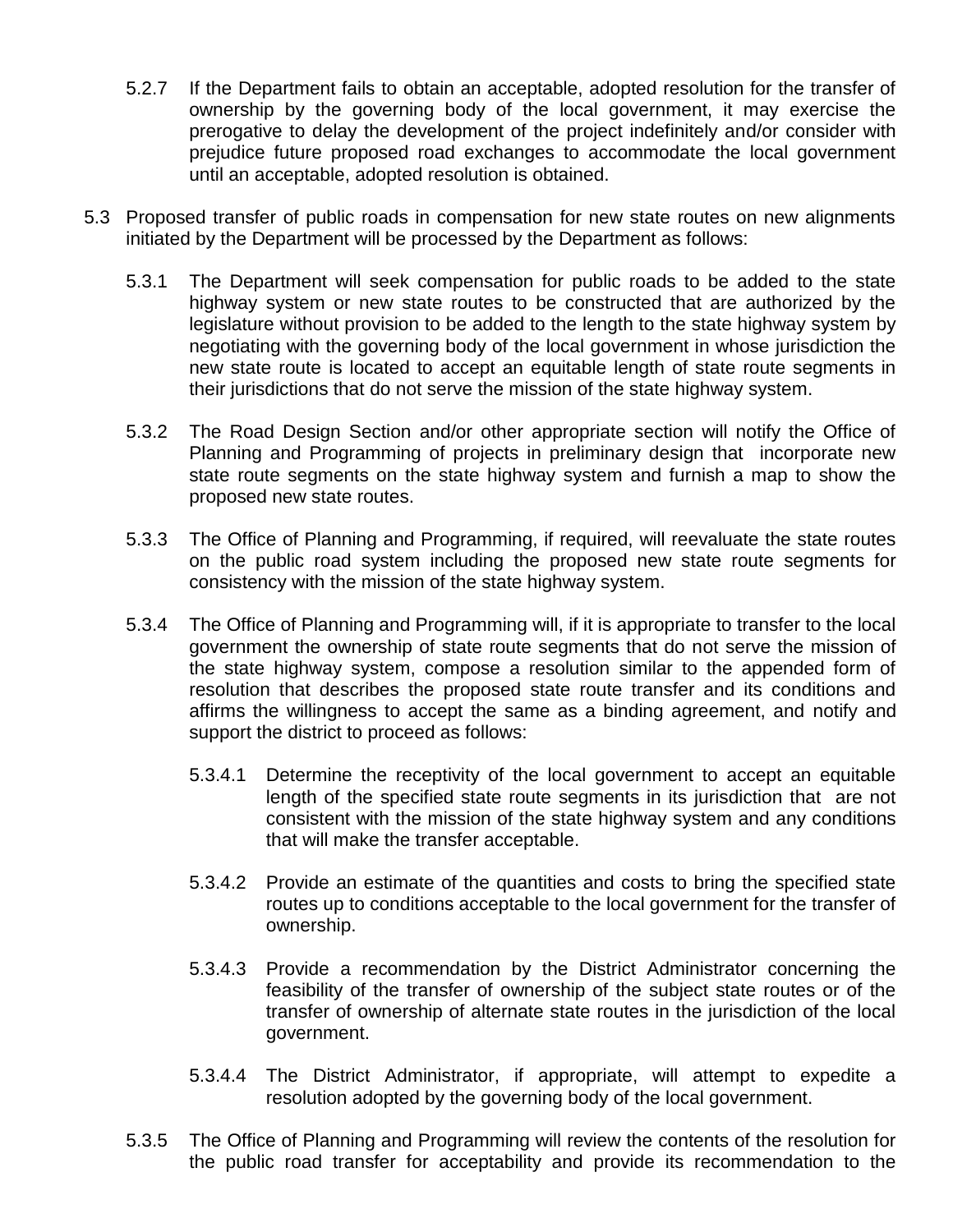Secretary with concurring correspondence for the Secretary's signature to decline or accept the resolution. Upon the acceptance by the Secretary of a resolution agreeing to accept a public road transfer, the Office of Planning and Programming will provide the Road Design Section and/or other appropriate section with a copy of the resolution for the incorporation of its conditions into the project plans and specifications as appropriate.

- 5.3.6 When the conditions of the public road transfer agreement noted in the project plans and specifications are believed to be met during construction, the district will obtain the concurrence of the local government and notify the Real Estate Section to process the public road transfer.
- 5.3.7 The Real Estate Section, upon notification that the conditions of the resolution are met, will process the act of transfer and acceptance and perform the portion of the following processes deemed necessary to extinguish the Department's ownership and associated liabilities:
	- 5.3.7.1 Secure concurrence for the reduction of right-of-way from the FHWA when appropriate.
	- 5.3.7.2 Provide notification to public utilities and other holders of recorded right-ofway agreements or permits affected by the transfer and to each member of the legislature in whose district the transfer is located.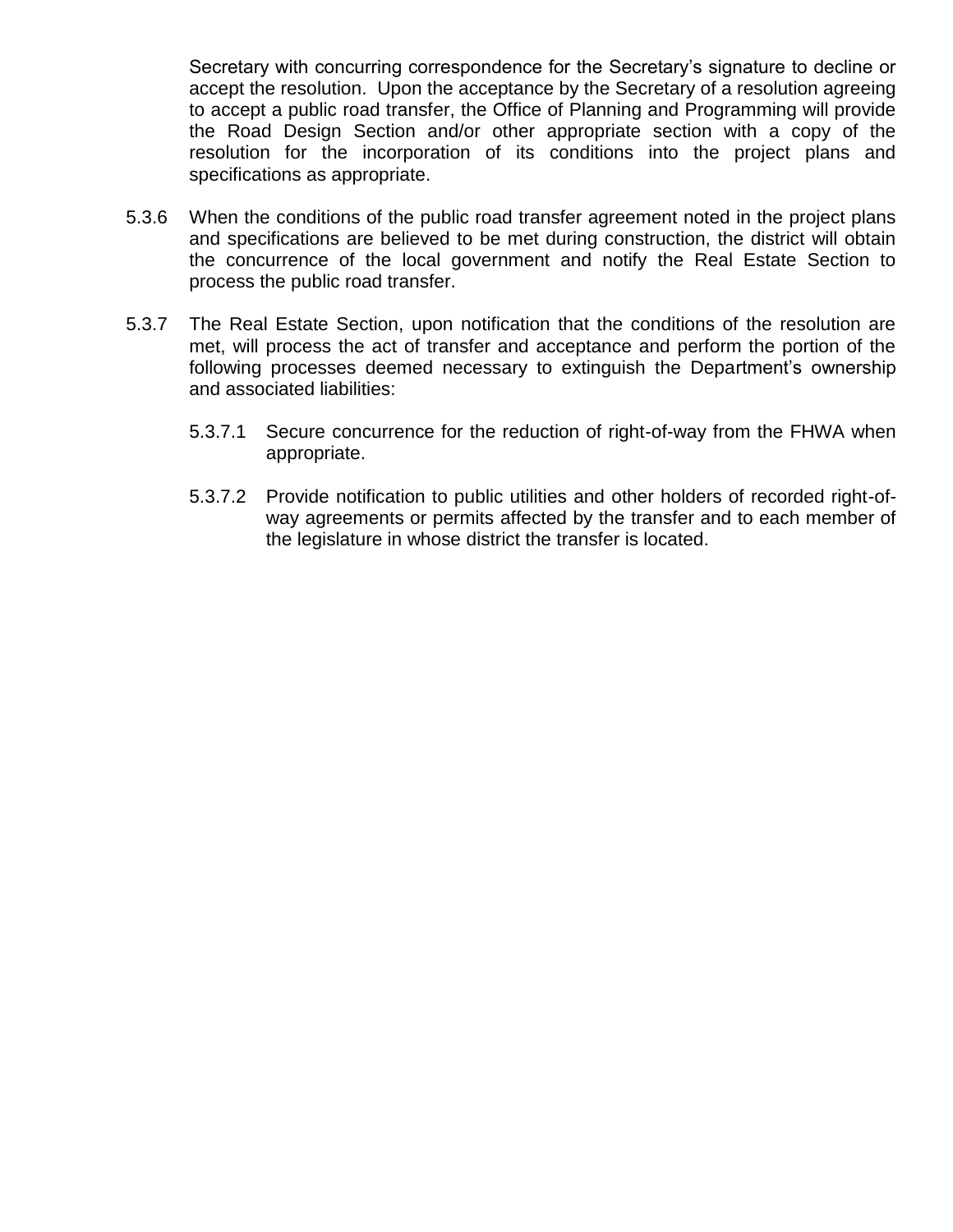- 5.3.7.3 Prepare and execute a declaration of abandonment for the portion of rightof-way being transferred to the local government.
- 5.3.7.4 Prepare and execute an act of transfer and acceptance between the State and the local government for the transfer of ownership of state routes from the state to the local government consistent with the resolution adopted by the local government.
- 5.3.7.5 File the appropriate documents with the parish clerk of court.
- 5.3.8 If the Department fails to obtain an acceptable resolution for transfer of ownership adopted by the governing body of the local government, it may exercise the prerogative to delay the development of the project indefinitely and/or consider with prejudice future proposed road exchanges to accommodate the local government until an acceptable, adopted resolution is obtained.

## **6. RESPONSIBILITY:**

- 6.1 The Office of Planning and Programming will develop feasibility reports and the resulting recommendations as required for public road exchanges with, and transfers to, local governments. The Office of Planning and Programming will also attempt to expedite proposed agreements to exchange public roads and support the district negotiations to obtain agreements from local governments to accept the transfer of ownership of state route segments as appropriate. The Office of Planning and Programming will serve as a repository of the executed agreements to exchange or transfer public roads until the act of transfer and exchange or the act of transfer and acceptance is executed and recorded.
- 6.2 The Road Design Section and/or other appropriate section will develop applicable plans and specifications that reflect the conditions of the road transfer agreement executed between the State and the local government and provide a reference to the agreement.
- 6.3 The district will provide the Office of Planning and Programming the information and recommendations required to assess the feasibility of public road exchange proposals, and negotiate with local government officials to obtain public road transfer agreements. When the conditions of the road transfer agreement are believed to be met, the district will seek the concurrence of the local government and notify the Real Estate Section to proceed with the act of transfer and acceptance once the conditions are met.
- 6.4 The Secretary must by letter accept on behalf of the State, a resolution by the governing body of a local government agreeing to a public road exchange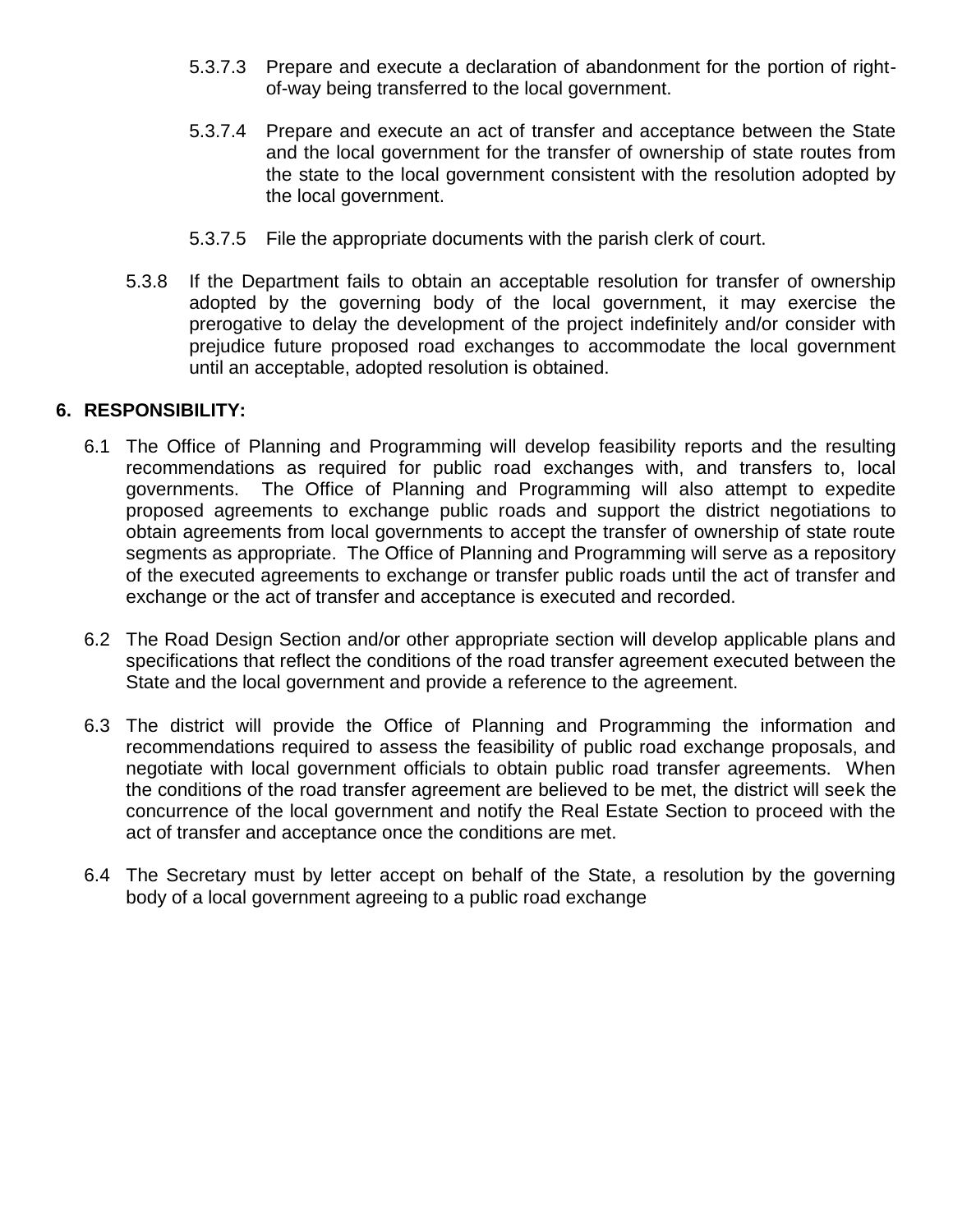between the Department and the local government or to transfer the ownership of a state route segment to the local government to authorize the change in the state highway system and form a binding agreement between the local government and the State.

- 6.5 The Real Estate Section will prepare the necessary instruments and documents to execute the exchange or the transfer of ownership of public roads, record the documents in the conveyance records of the office of the parish clerk of court and transmit copies of the executed agreements to the Project Control Section and the Office of Planning and Programming of their final disposition in the Department's inventory of the state highway system.
- 6.6 The Project Control Section will update and maintain a current description of the state highway system and undeveloped rights-of-way owned by the Department and identified by control section.

# **7. OTHER ISSUANCES AFFECTED:**

This directive replaces EDSM NO. I.1.1.19, dated November 15, 1995. All directives, memoranda or instructions issued heretofore in conflict with this directive are hereby rescinded.

# **8. EFFECTIVE DATE:**

This directive will become effective immediately upon receipt.

WILLIAM H. TEMPLE, P. E. CHIEF ENGINEER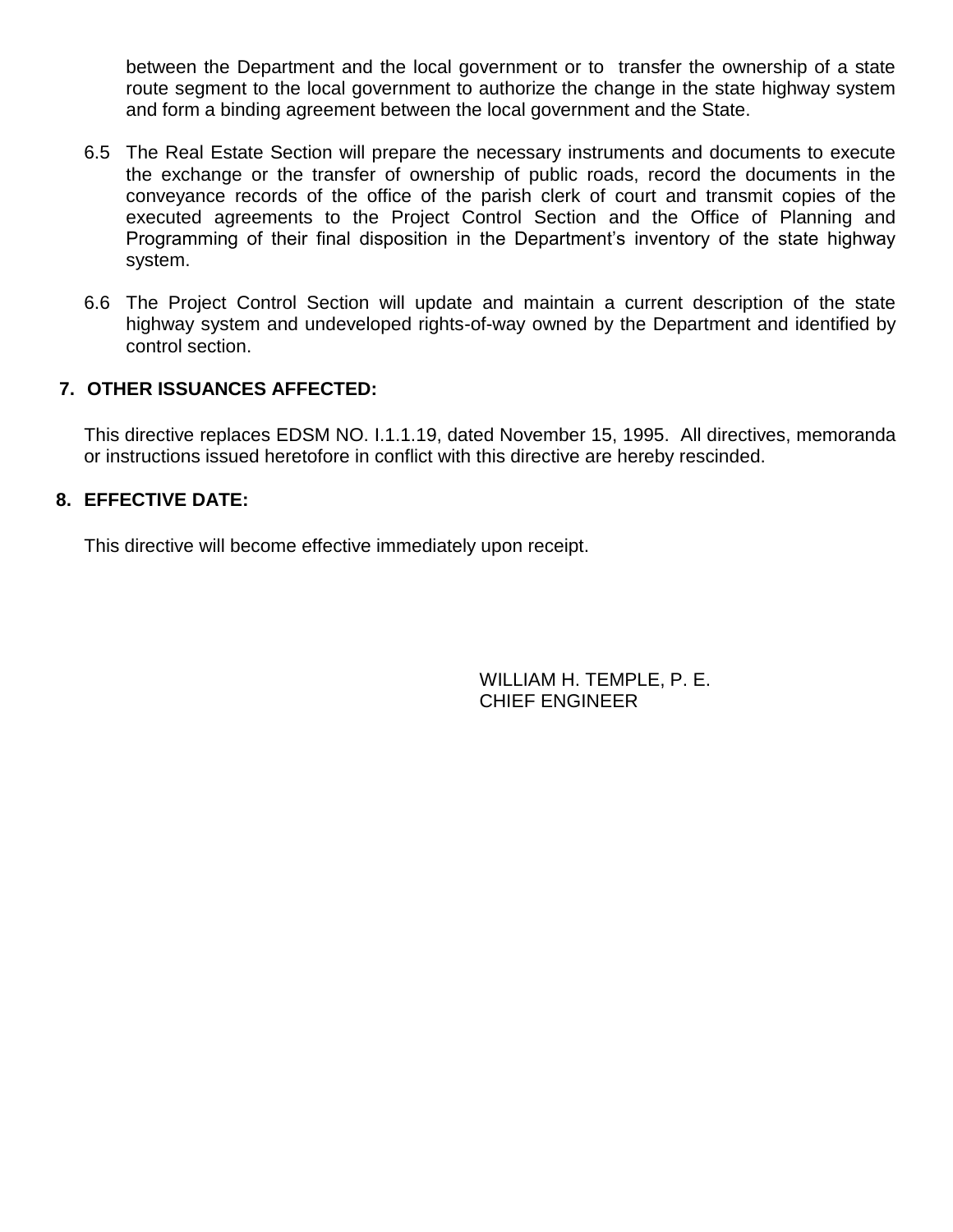# **Form of Resolution to Exchange Public Roads**

WHEREAS, The **Example 2 Parish Police Jury is agreeable to relinguish ownership of whatever rights** it may own in and to the following described property and all future liabilities associated therewith for its operation and maintenance to the State of Louisiana:

The portion of parish route known as \_\_\_\_\_\_\_\_\_\_\_\_\_\_\_\_\_ from its intersection with state route LA 999 proceeding north approximately 1.23 miles to its intersection with state route LA 777.

WHEREAS, The **Example 20 Parish Police Jury in exchange for the acceptance by the State of** Louisiana for the aforesaid described property is agreeable to accept ownership of whatever rights the State of Louisiana may own in and to the following described property and accept all future liabilities associated therewith for its operation and maintenance as a parish road:

The state route LA 999 in its entirety from its intersection with state route LA 888 proceeding west approximately 1.47 miles to its termination.

RESOLVED, That the \_\_\_\_\_\_\_\_ Parish Police Jury will accept the exchange of properties described herein as a binding agreement between the State of Louisiana and the Parish of **with an article** provided the Department of Transportation and Development accepts the exchange of properties described herein within 90 days of the adoption of this resolution.

FURTHER RESOLVED, That the \_\_\_\_\_\_\_\_ Parish Police Jury authorizes the presiding President of the Police Jury to execute the instruments to exchange the aforesaid properties described herein once the conditions of this agreement are met.

On motion by \_\_\_\_\_\_\_\_\_\_\_\_\_\_\_\_ and seconded by \_\_\_\_\_\_\_\_\_\_\_\_\_\_, the above and foregoing resolution was declared duly adopted on this the \_\_\_ day of \_\_\_\_\_, 200\_.

\_\_\_\_\_\_\_\_\_\_\_\_\_\_\_\_\_\_\_\_\_\_\_\_\_\_\_\_ \_\_\_\_\_\_\_\_\_\_\_\_\_\_\_\_\_\_\_\_\_\_\_\_\_\_\_\_ **President**  $\overline{\phantom{a}}$  **Secretary** Parish Police Jury **Commence 1** Parish Police Jury

\_\_\_\_\_\_\_\_\_\_\_\_\_\_\_\_\_\_\_\_\_\_\_\_\_\_\_\_

I hereby certify the above and aforementioned resolution was adopted by the \_\_\_\_\_\_\_\_\_\_\_\_\_ Parish Police Jury in regular session convened on \_\_\_\_\_\_\_\_\_\_\_\_\_\_\_\_, 200\_, at which a quorum was present, given under my official signature and seal of office this \_\_\_\_ day of \_\_\_\_\_\_\_\_\_\_\_\_\_, 200\_.

**Secretary**